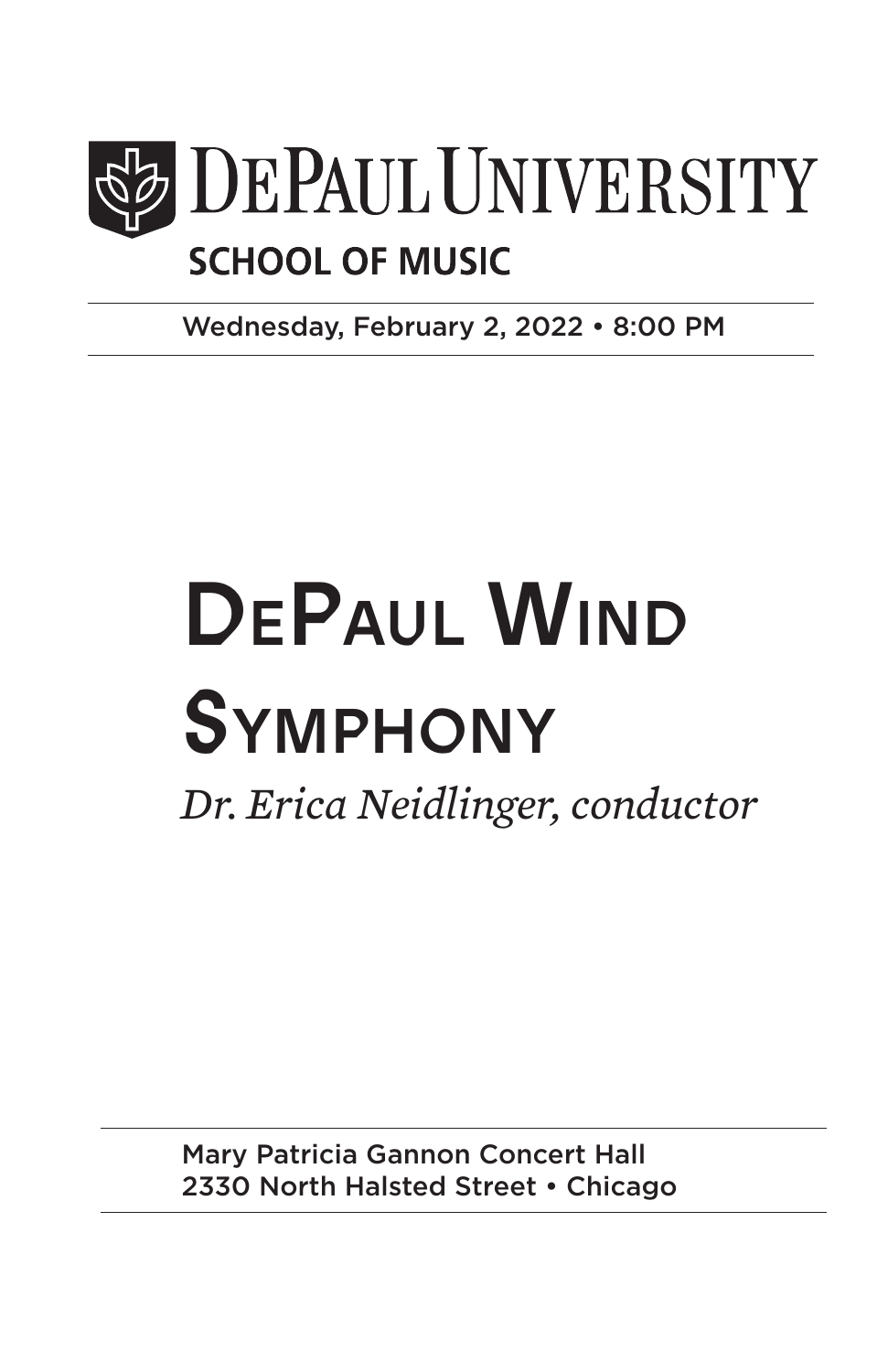Wednesday, February 2, 2022 • 8:00 PM Gannon Concert Hall

## DePaul Wind Symphony

*Dr. Erica Neidlinger, conductor*

#### Program

Felix Mendelssohn (1809-1847); arr. John Boyd Overture for Winds, Op. 24 (1824/1981)

Sally Lamb McCune (b. 1966) High Water Rising (2017)

Silvestre Revueltas (1899-1940); trans. Frank Bencriscutto Sensemayá (1937/1980)

Yasuhide Ito (b. 1960) Festal Scenes (1986)

*Masks must be worn at all times. As a courtesy to those around you, please silence all cell phones and other electronic devices. Flash photography is not permitted. Thank you.*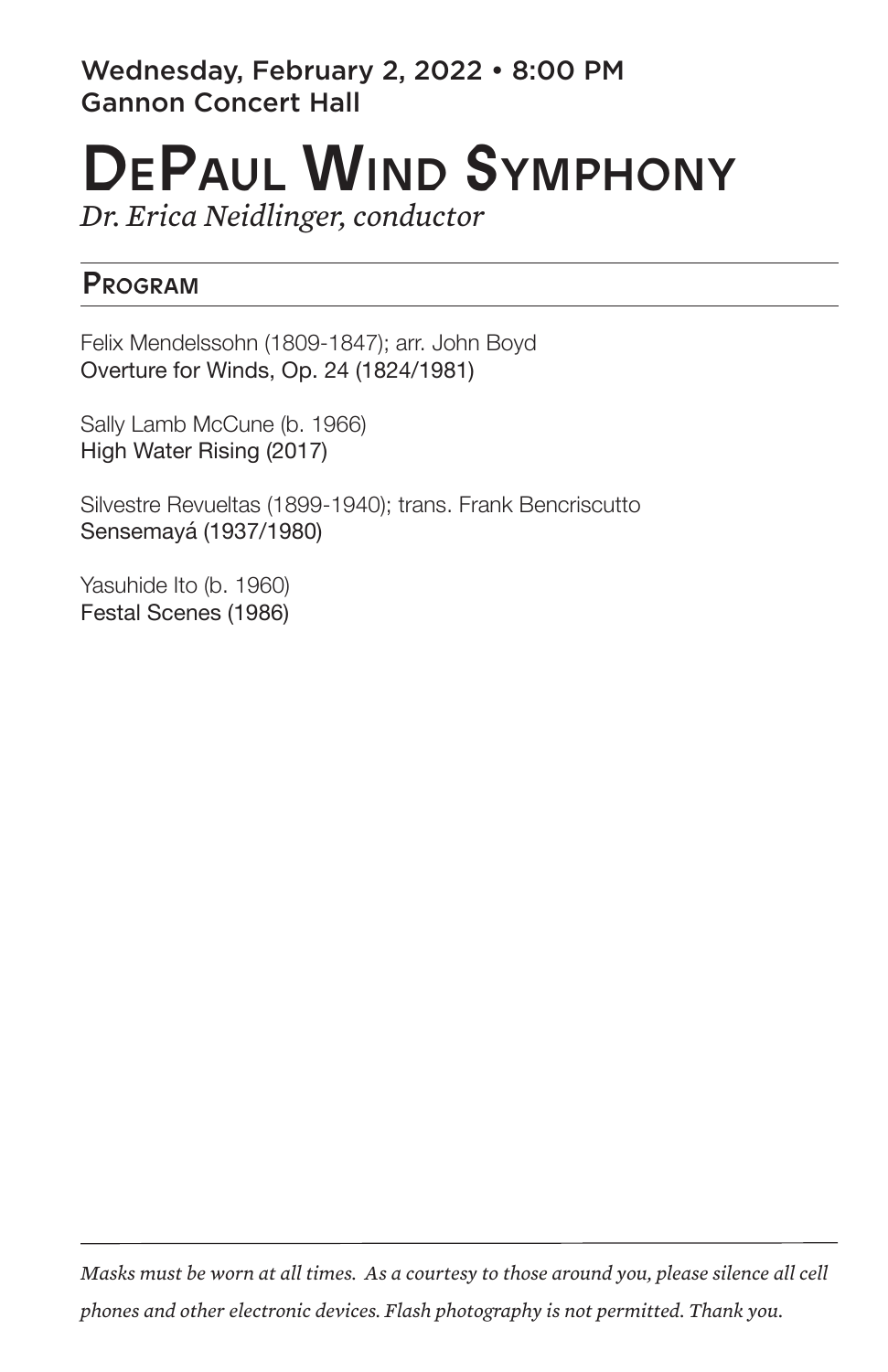#### **BIOGRAPHIES**

Dr. Erica J. Neidlinger is Associate Professor and conductor of the Wind Symphony and Wind Ensemble at DePaul University. Additional responsibilities include teaching conducting and instrumental music education courses. Dr. Neidlinger has conducted performances across the United States and in Europe. She has traveled to Singapore and Canada as an ensemble adjudicator and clinician and has been featured as a guest conductor and clinician in Latvia and Russia. Presentations at international conferences include the World Association for Symphonic Bands and Ensembles in Killarney, Ireland and the Midwest International Band and Orchestra Clinic. She has also conducted honor bands and presented at many conferences across the United States.

Before her teaching at DePaul, Dr. Neidlinger served as Assistant Director of Bands at the University of Nebraska at Omaha, where she conducted university concert ensembles and directed the marching band. She has been a member of the band and music education faculty at The Ohio State University and has also served as conductor of the Nebraska Wind Symphony. Neidlinger completed her doctoral degree at the University of Minnesota under the supervision of Professor Craig Kirchhoff. In addition, she holds a bachelors degree from the University of Kansas and a masters degree from the University of Illinois, Urbana-Champaign.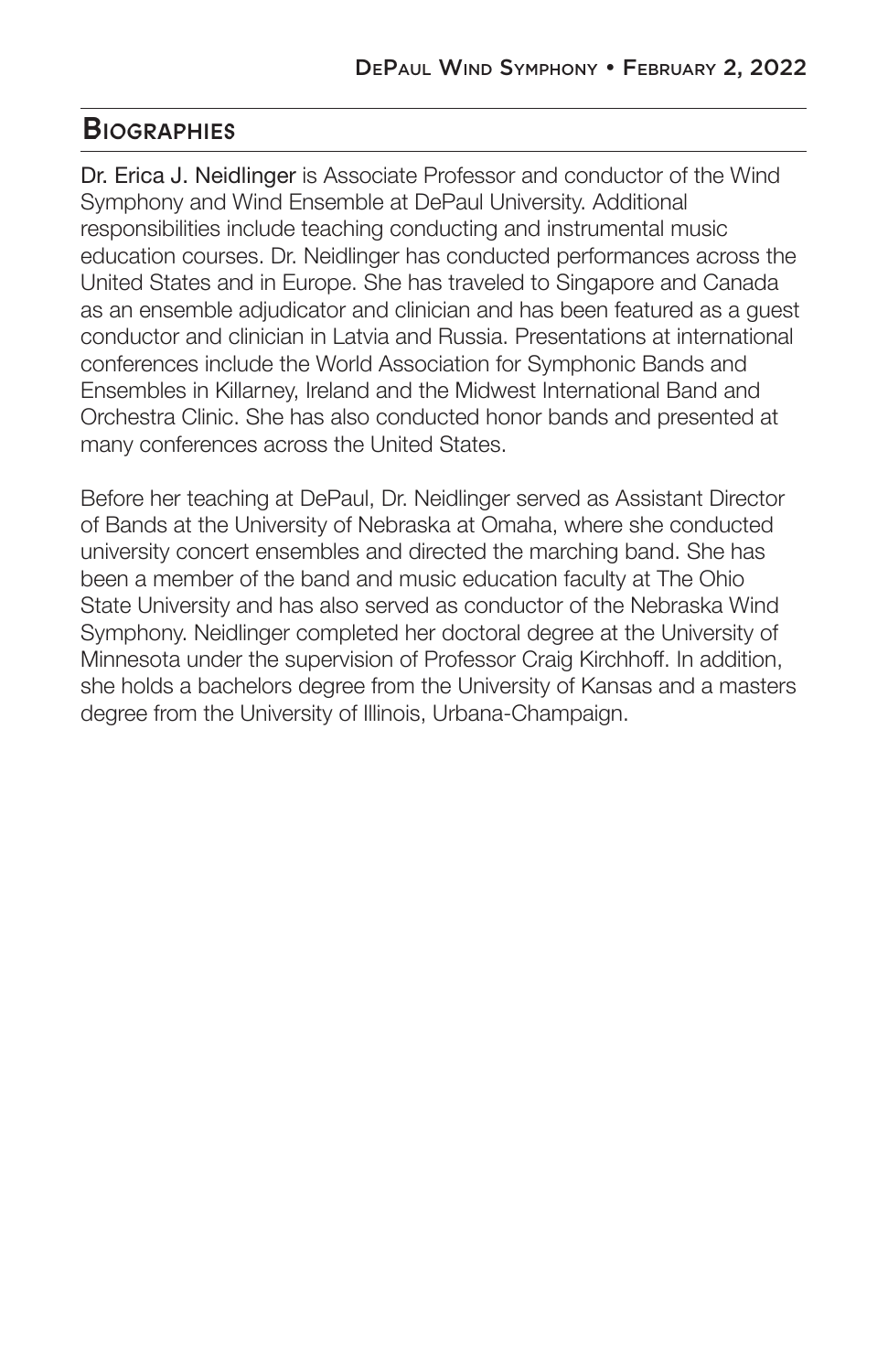#### Program Notes

Felix Mendelssohn (1809-1847); arr. John Boyd Overture for Winds, Op. 24 (1824/1981)

*Duration: 10 minute*

Felix Mendelssohn was born in Hamburg, Germany to intellectual, well-todo parents. All four of the children were greatly involved in the arts and well educated due to the economic advantages of the Mendelssohn family. For the precocious young Felix, who showed the talent of a prodigy, the environment provided great opportunity. Felix began formal study in piano and composition when the Mendelssohn family moved to Berlin in 1811. As an adolescent he became inspired by the literary works of Goethe and Shakespeare, so much that by age 17 he had composed the overture to *A Midsummer Night's Dream*, Op. 21 - a work hailed as one of the most beautiful in the Romantic period.

Originally entitled *Nocturno*, Mendelssohn's *Overture for Winds*, Op. 24 was composed in July of 1824 during a stay at the seaside resort of Dobrean on the shores of the Baltic. The resort had an exceptional wind band (a *harmoniemusik* ensemble) that so greatly impressed the 15 year old composer that he wrote a work for them. The original was for an ensemble of eleven: flute, two clarinets, two oboes, two bassoons, two horns, one trumpet and one English bass (a conical bore upright serpent in the shape of a bassoon).

In later years, Mendelssohn wished to have this eleven instrument version published, but had lost the score. In 1838 he sent his publisher a re-scoring of the *Nocturno*, expanded to 23 winds and percussion (to suit the German and British Band instrumentation of that era). He changed the title to *Ouverture fur Harmoniemusik*, or *Overture for Wind Band*. The work, however, was not published until 1852, several years after his death. This edition is adapted for the modern wind band, but based on a rediscovery of the 1826 autograph, the most authentic source known.

#### *Notes by Dr. Erica Neidlinger, conductor*

#### Sally Lamb McCune (b. 1966)

#### High Water Rising (2017)

#### *Duration: 8 minutes, 30 seconds*

Critics have called Sally Lamb McCune's music "contemporary, edgy, descriptive, and extremely soulful." Her work includes pieces for chamber ensembles as well as choir and orchestra. In the last decade she has also written several unique works for wind band that combine traditional and contemporary techniques. Originally from Michigan, McCune now serves on the faculty at Ithaca College in New York. Of *High Water Rising* she wrote: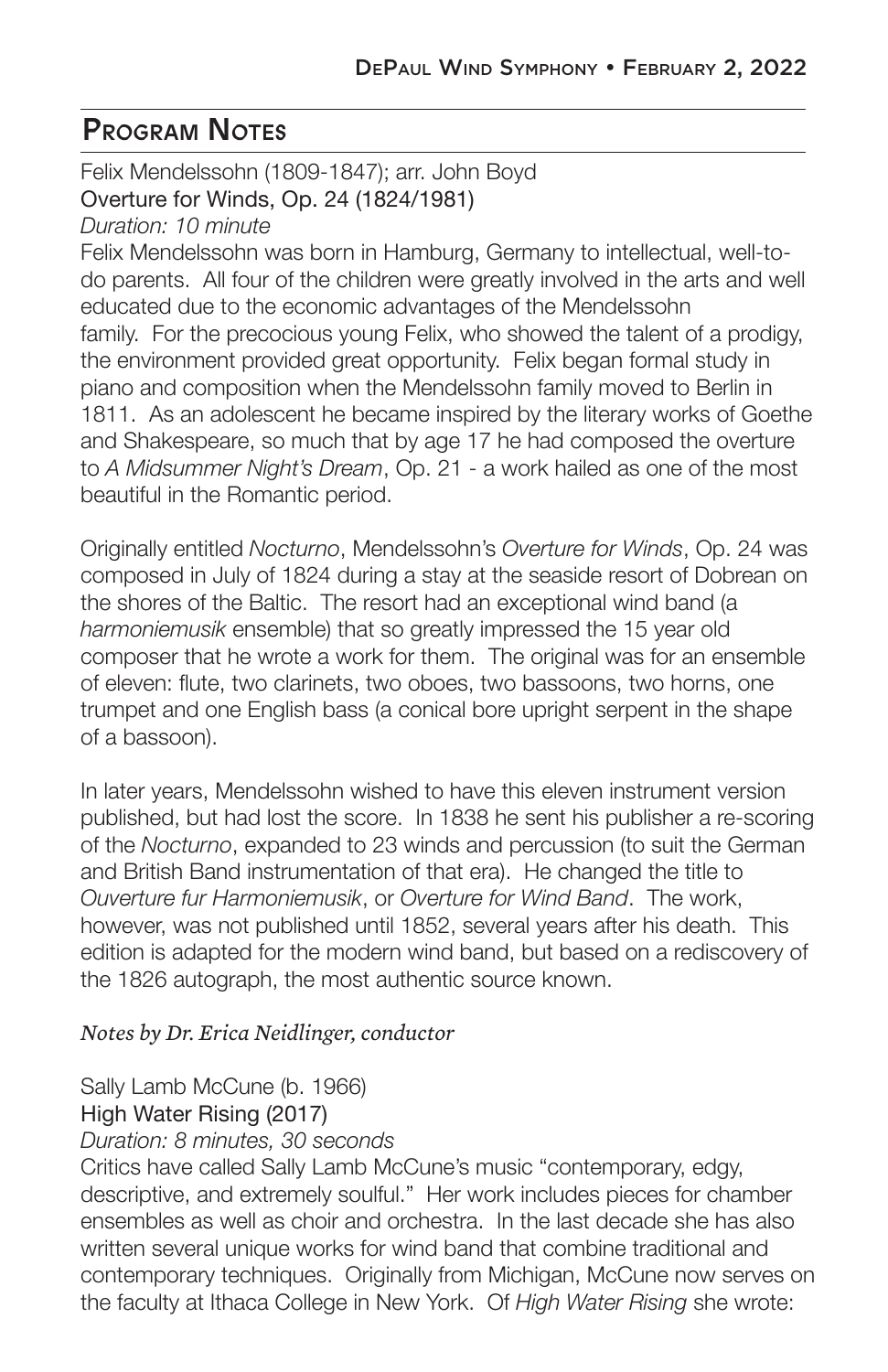The piece was originally inspired by David Shumate's poem *High Water Mark* (2004). The depiction of a great flood, the water rising to record heights, all manner of things being carried away with the current, and the indelible impression such an event leaves on those who live through it, got me thinking musically.

Although the piece was percolating for some time, *High Water Rising* was begun in 2017, shortly after the U.S. withdrew from the Paris Climate Agreement. The agreement, signed by 195 nations, was an attempt to bind the world community in battling rising temperatures. The U.S. is the second largest polluter in the world.

#### *Notes by Dr. Erica Neidlinger, conductor*

Silvestre Revueltas (1899-1940); trans. Frank Bencriscutto

#### Sensemayá (1937/1980)

#### *Duration: 7 minutes*

Mexican composer, conductor, and violinist Silvestre Revueltas died a young man at age 40. Now regarded as one of the most important figures of Mexican 20th century music, he arguably did not reach his full artistic potential due to his early death. During a frenzied ten year period (1930- 1940) his burst of creativity was astonishingly prolific, having written more than 30 pieces for orchestra, film, and chamber ensembles.

In *Sensemayá* (1937), one of Revueltas' greatest works, he seemed to find a successful way to integrate his Mexican nationalism into a more symphonic form. The uniqueness of Sensemayá's form results from its inspiration – the poem by Afro-Cuban poet Nicholas Guillén which reenacts an ancient ritualistic sacrifice of a snake. Revueltas seems to set many of the lines syllabically, implying words behind specific melodies such as the trumpets second entrance, "La culebra tiene los ojos de vidrio" ("The snake has glass eyes"). Revueltas once admitted, "There is inside me a very peculiar understanding of nature. Everything is rhythm…My rhythms are booming, dynamic, tactile, visual. I think in images that are melodic strains, that move dynamically."

To convey the poem's primary protagonists, Revueltas utilizes two main themes. The first, representing the snake, is stated initially by the trumpet and is dark and menacing in character. The second, representing Man, is usually stated in upper woodwinds and alludes to the simplicity of folk music. An effective film composer, Revueltas employs cinematic procedures to comment on or depict the events narrated in the poem's stanzas, and so a slithering snake emerging from tall grass can be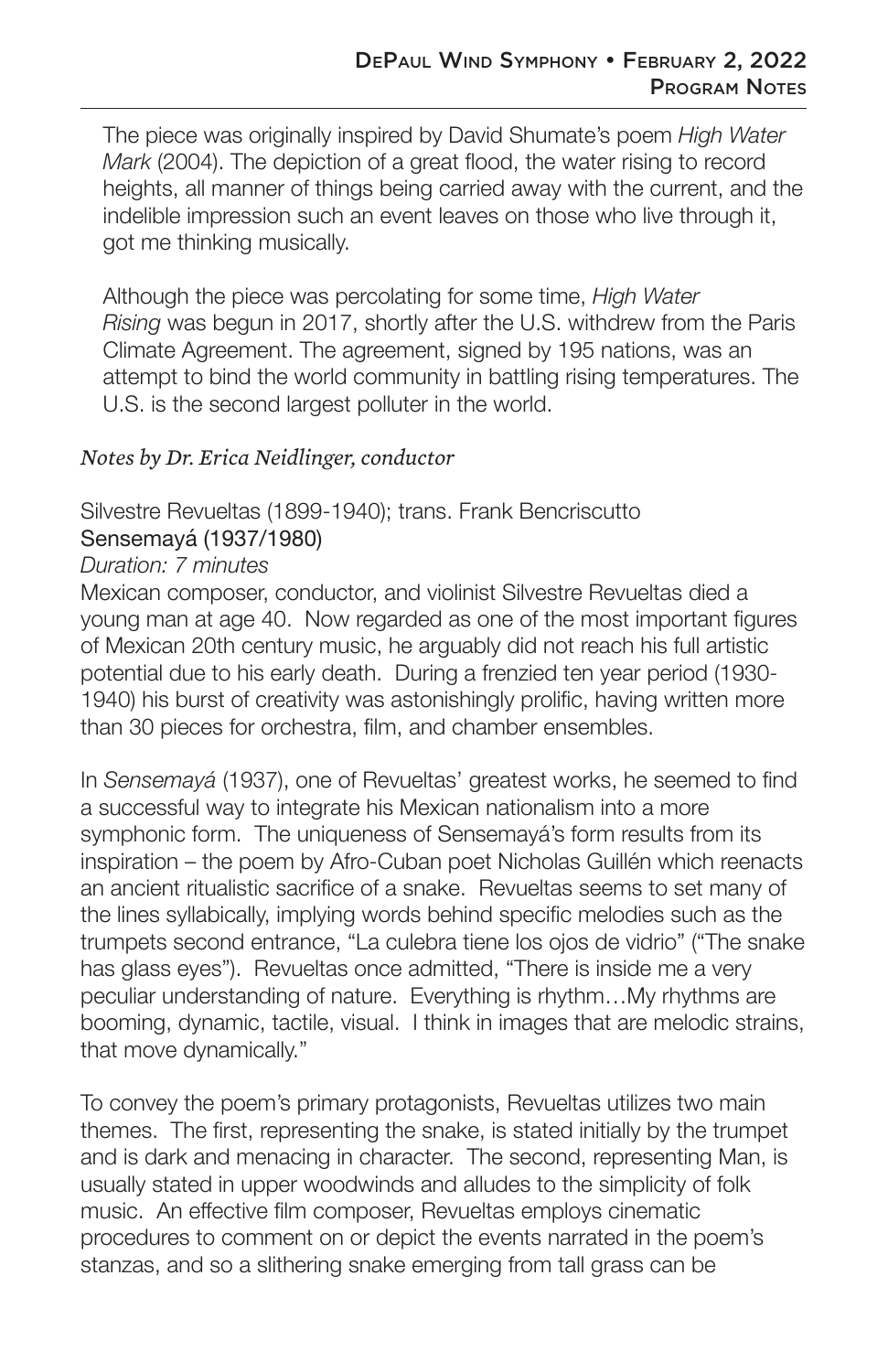observed in the interjected 7/16 measures; fragments of the "Man" theme seem to represent the trudging, determined hunter; and the fatal axe blows and convulsions of the snake can be heard in the harsh, unison-rhythm strikes. Demonstrating Revueltas' contrapuntal dexterity, in the final section of the work the two primary themes finally appear simultaneously – Man as the principal voice and snake as a supporting voice. The frenzy ends in a final death blow.

#### *Notes from yumpu.com, edited by Dr. Erica Erica Neidlinger, conductor*

Yasuhide Ito (b. 1960) Festal Scenes (1986)

#### *Duration: 6 minutes, 30 seconds*

Yasuhide Ito is one of Japan's premier composers of original music for wind band. An accomplished pianist and conductor, he is also known for his chamber, vocal, and orchestral works. Ito was inspired to write *Festal Scenes* after receiving a letter from a wandering philosophical friend in Shanghai, who said, "...everything seems like paradise blooming all together. Life is a festival, indeed." The piece is based on four Japanese folk songs that are native to the Aomori Prefecture, the most northern province on Japan's main island: *Jongara-jamisen*, *Hohai-bushi*, *Tsugaraaiya-bushi*, and *Nebuta-festival*. The songs have strong historical and traditional ties to the region and provide an aural snapshot of the sense of pride and honor that native citizens hold for their homeland.

*Festal Scenes* was commissioned and premiered by the Ominato Band for the Japan Maritime Self Defense Force on October 28th, 1986. The American premiere of the piece was at the joint Japanese Band Association and American Band Association Convention in July of 1988. It has since established a permanent place in repertoire for the wind band.

*Notes by Dr. Erica Neidlinger, conductor*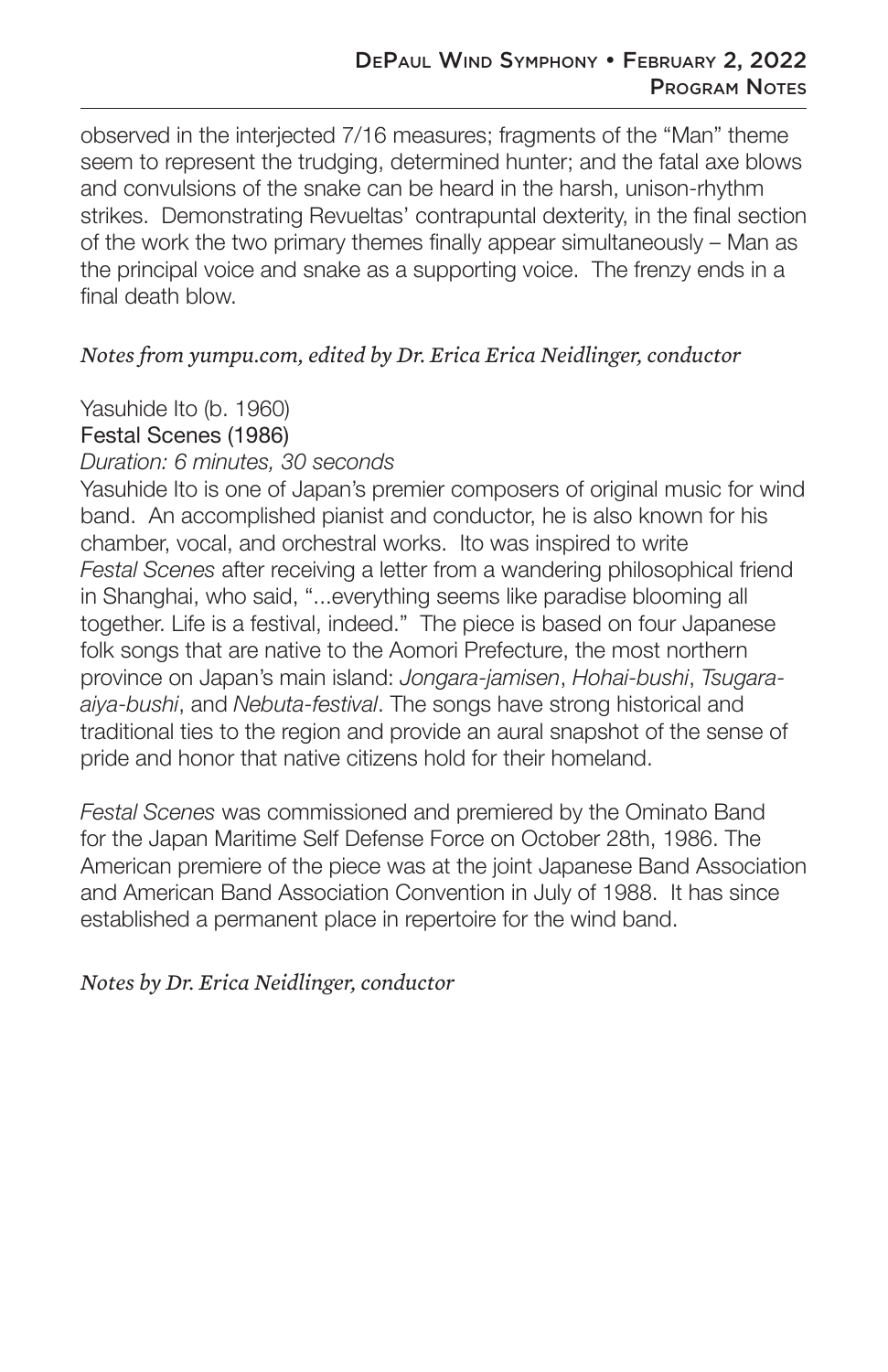#### **PERSONNEL**

FLUTE

Ava Demerjian Javier Espindola Elijah Garcia Evelyn Gerhart Sofia Gutierrez Alissa Mabini Cristian Thompson

#### **OBOE**

Stephen Jang Bryan Rodriguez Koko Tamai

CLARINET

Rose Bittle Michelle Edwards Tyler Eng Christina Faller Jessica Gibson Jonathan Oakes Jacob Thomas Reuter Emily Singer Anthony Ty Daniel Zannoni

BASSOON Sarah Balsters Emilija Irvin Alexander Scheibel

**SAXOPHONE** Saul Catalan Kyle Johnson Michael Nacik Ruben Stasevsky **HORN** Hyebin Cha Emily Groenenboom Hyunsu Jeoung Kathryn Meffert Kiana Ratay

TRUMPET Serena Alvarez

Nando Cordeiro Rhys Kieran Edwards Edwin Garduza Peyton Gatza Camden Hildy Aidan Ray Leininger Ben McLaughlin David Murray Luke Sailstad

TROMBONE Andrew Deibel Katherine Koeppen

EUPHONIUM Sergio Romero Castro Jr

**TURA** Castin York

STRING BASS Steve Seiler

PIANO Ethan Valentin

TIMPANI Nikko Gonzalez

PERCUSSION Jamie Cardenas Tobey Ferguson Mackenna Janz Lain Skow Colin Wittlich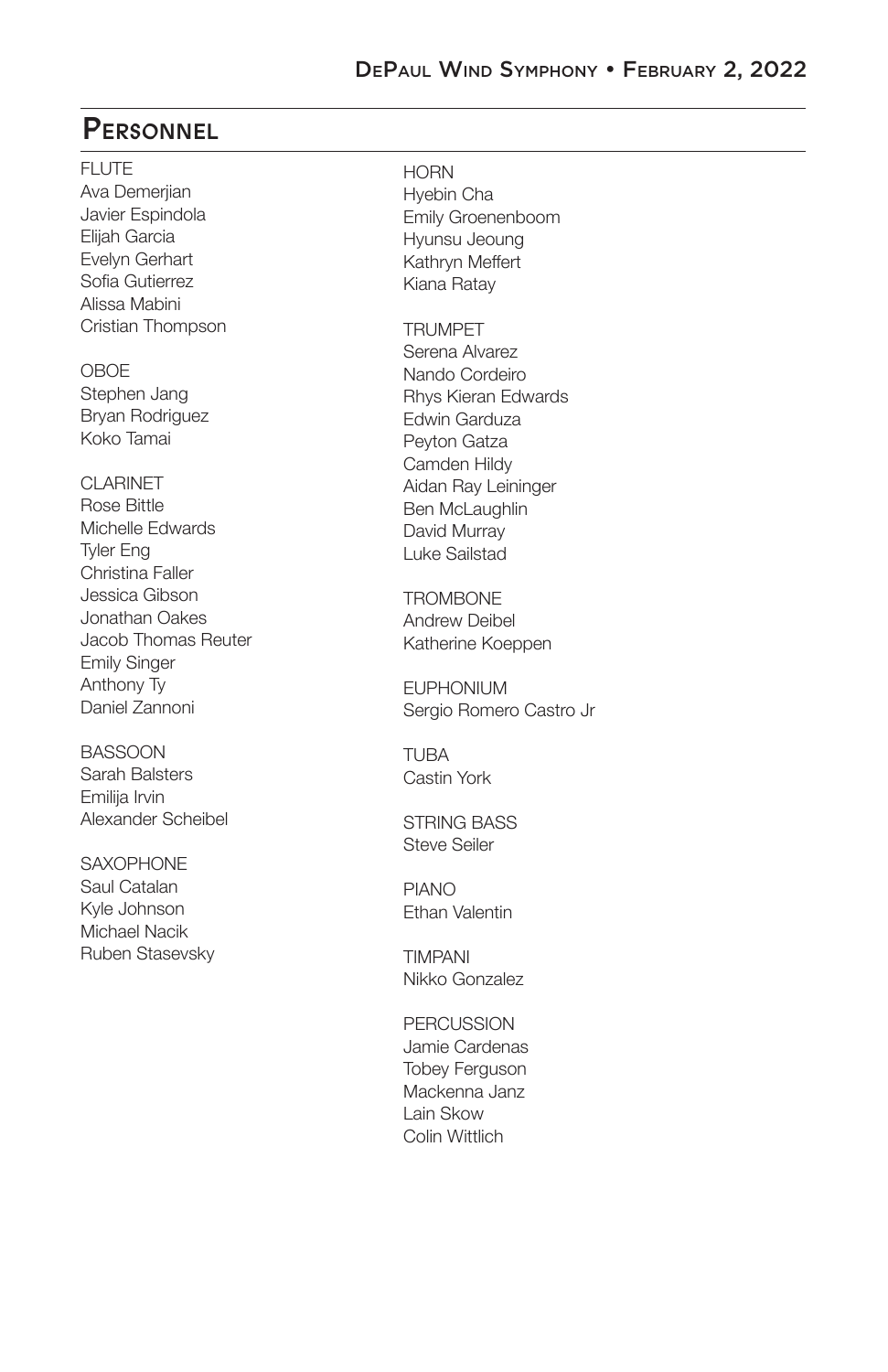#### Tickets and Patron Services

We hope you enjoy each and every concert experience you attend at the Holtschneider Performance Center (HPC). We encourage you to share your experiences when visiting our concert and recital halls. It's our pleasure to answer any questions or concerns you may have when visiting or planning your visit. Please don't hesitate to contact us with any questions or concerns:

#### HPC Box Office Information

2330 North Halsted Street | Tuesday-Saturday | 10 AM–3 PM\* 773-325-5200 | musicboxoffice@depaul.edu \*Seasonal hours apply, but we are always open 90 minutes prior to concert start times.

Accessibility: HPC is dedicated to providing access for all patrons. We ask that you please contact the HPC Box Office at least two weeks prior to your performance date to request accessibility services.

Cameras and Recorders: The taking of photographs or the recording of concerts held at HPC is strictly prohibited. By attending this concert, you consent to be photographed, filmed and/or otherwise recorded. Your entry constitutes your consent to such and to any use, in any and all media throughout the universe in perpetuity, of your appearance, voice and name for any purpose whatsoever in connection with HPC and DePaul University School of Music.

Concert Dress: At any given concert, you will observe some concertgoers dressed up and others dressed more casually. Many patrons wear business attire or casual business attire. We encourage you to wear whatever makes you feel most comfortable.

Food and Beverage: While drinks, with lids, are allowed in performance spaces, food is never allowed.

Fire Notice: The exits indicated by a red light nearest your seat is the shortest route to the lobby and then outside to the street. In the event of fire or any emergency, please do not run. Walk to that exit.

Late Seating: Late seating breaks usually occur after the first piece on the program or at intermission in order to minimize disturbances to other audience members and those performing on stage. Late patrons will be seated at appropriate breaks at the discretion of the house management staff.

No Smoking: All public spaces in HPC are smoke-free.

Phones and Paging Devices: All electronic devices—including cellular phones, pagers and wristwatch alarms—should be on silent while in any concert or recital halls.

Website: For information about HPC, the DePaul University School of Music, and its upcoming concerts or events, please visit go.depaul.edu/musicevents.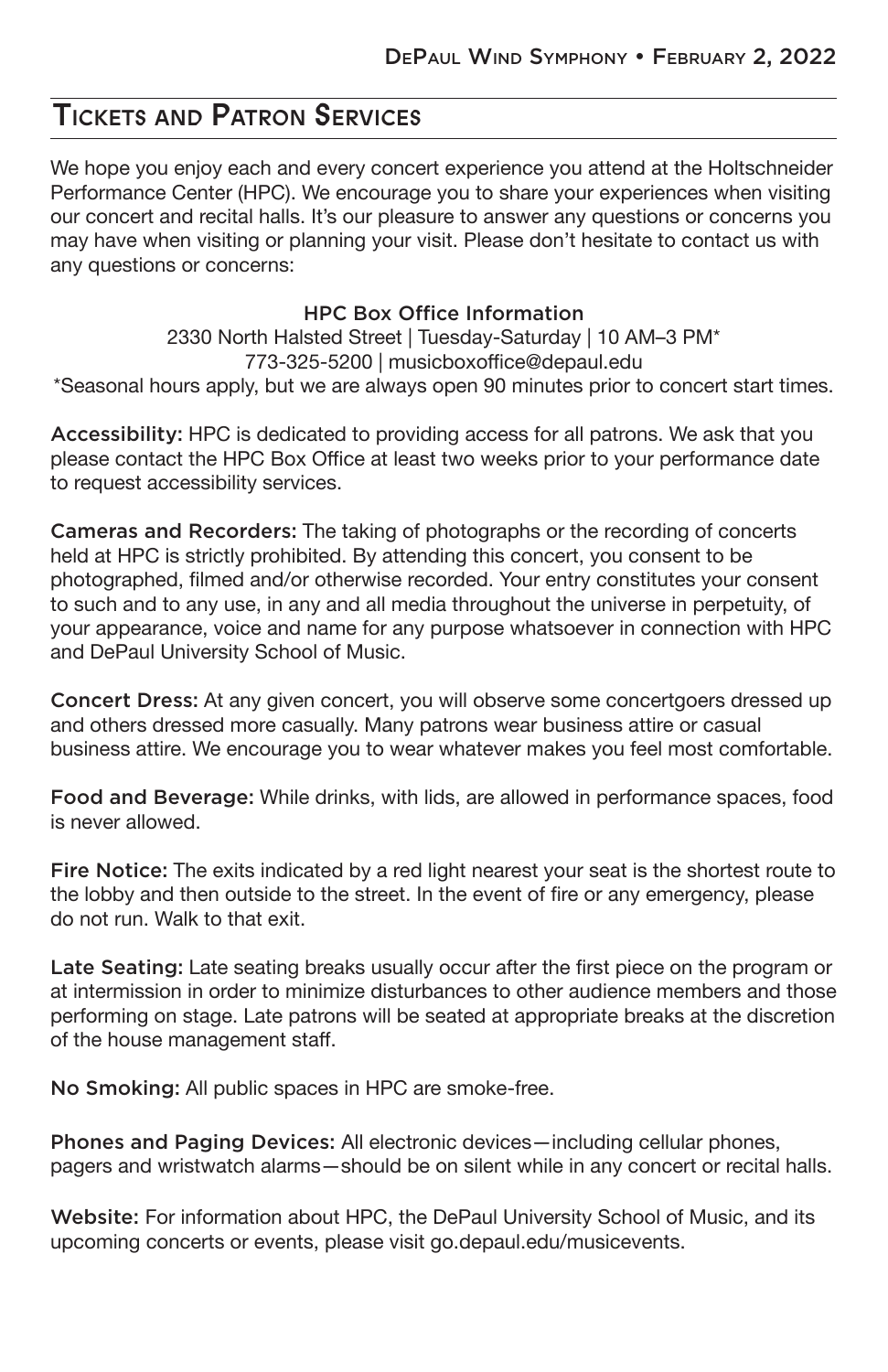## DePaul University School of Music Advisory Board

Rich Daniels, Chair Mark T. Mroz, Co-Chair

#### EXECUTIVE COMMITTEE

Rich Daniels Shelley MacArthur Farley Mary Patricia Gannon Sasha Gerritson Colleen Ward Mayes Mark Mroz

#### **MEMBERS**

Craig Anderson Janai Brugger-Orman Samantha Denny Cohen Robert D'Addario Orbert Davis Frank DeVincentis Graham V. Fuguitt David Harpest Dr. Geoffrey A. Hirt Cary M. Jacobs Carlotta Lucchesi Mary K. Marshall Deane Myers James Shaddle Elizabeth K. Ware Cathy C. Williams

#### GALA COMMITTEE

Carlotta Lucchesi, Co-Chair Mark T. Mroz, Co-Chair Samantha Denny Cohen Robert D'Addario Graham V. Fuguitt Dr. Geoffrey A. Hirt

#### ALUMNI ENGAGEMENT COMMITTEE

David Harpest, Co-Chair Cary M. Jacobs, Co-Chair Janai Brugger-Orman Mary K. Marshall Elizabeth K. Ware *Mary Arendt, Staff Liaison*

## DePaul University School of Music Emeritus Board

Russell Bach Patricia Ewers Victor Faraci Scott Golinkin Sidney Kleinman Jacqueline Krump Samuel Magad Florence Miller Anthony Peluso Nancy Petrillo

Ed Ward Mimi Wish William Young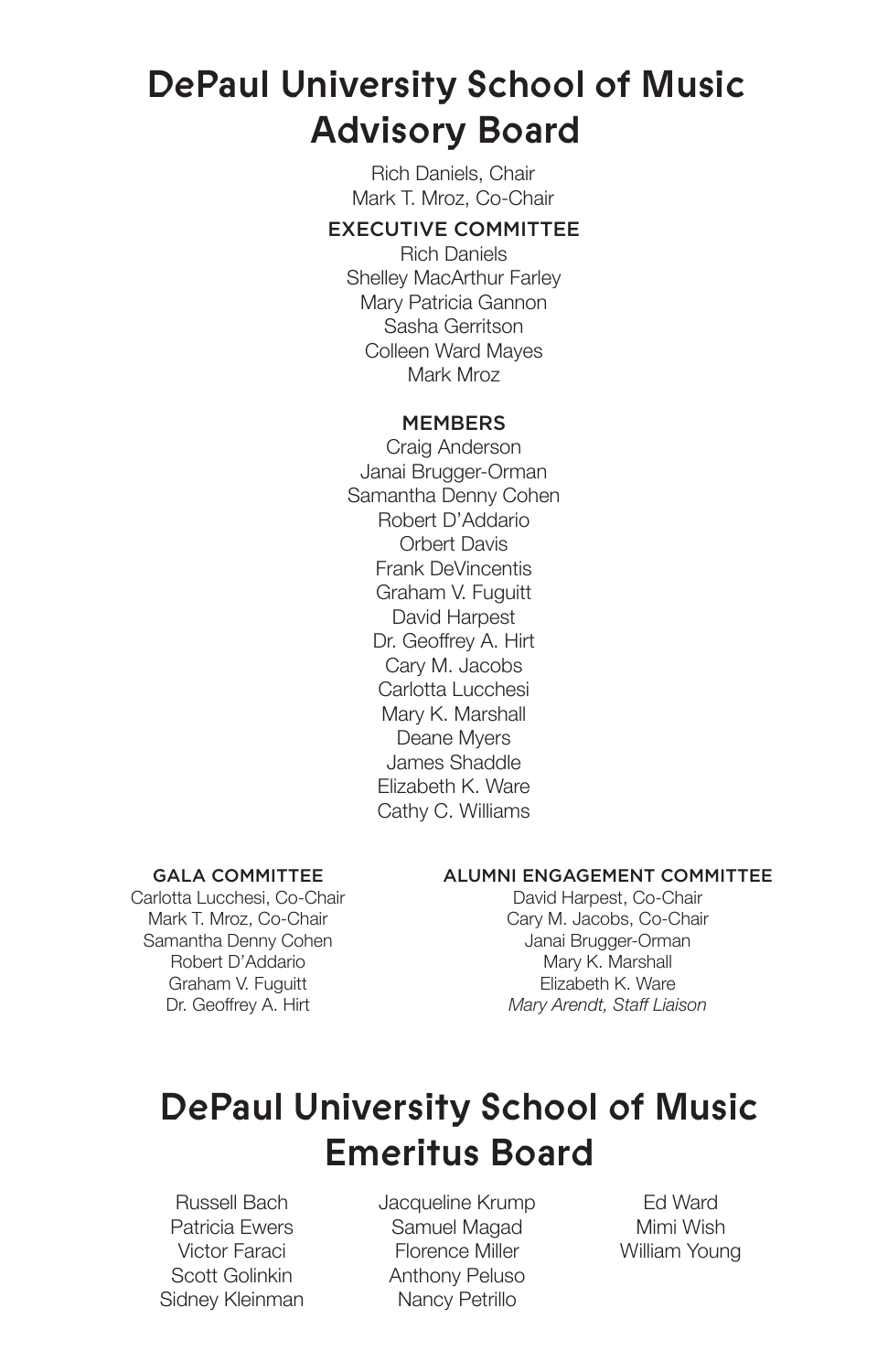### Annual Spring Gala

#### PLEASE SAVE THE DATE FOR THE

## DePaul University School of Music

## Annual Spring Gala

THE EVENING OF

## Saturday, May 21, 2022

#### FEATURING

DePaul Symphony Orchestra, Cliff Colnot, Conductor DePaul Jazz Workshop, Dana Hall, Director

#### AND THE PRESENTATION OF THE

2022 DePaul Pro Musica Award to Mary Patricia Gannon

*Join us for this festive evening – the School's only fundraiser – celebrating the talents of our students and our 2022 Pro Musica Awardee. We look forward to welcoming you to this celebratory evening with all of the proceeds benefitting the students of the DePaul University School of Music.* 

For more information about the evening, please contact: music@depaul.edu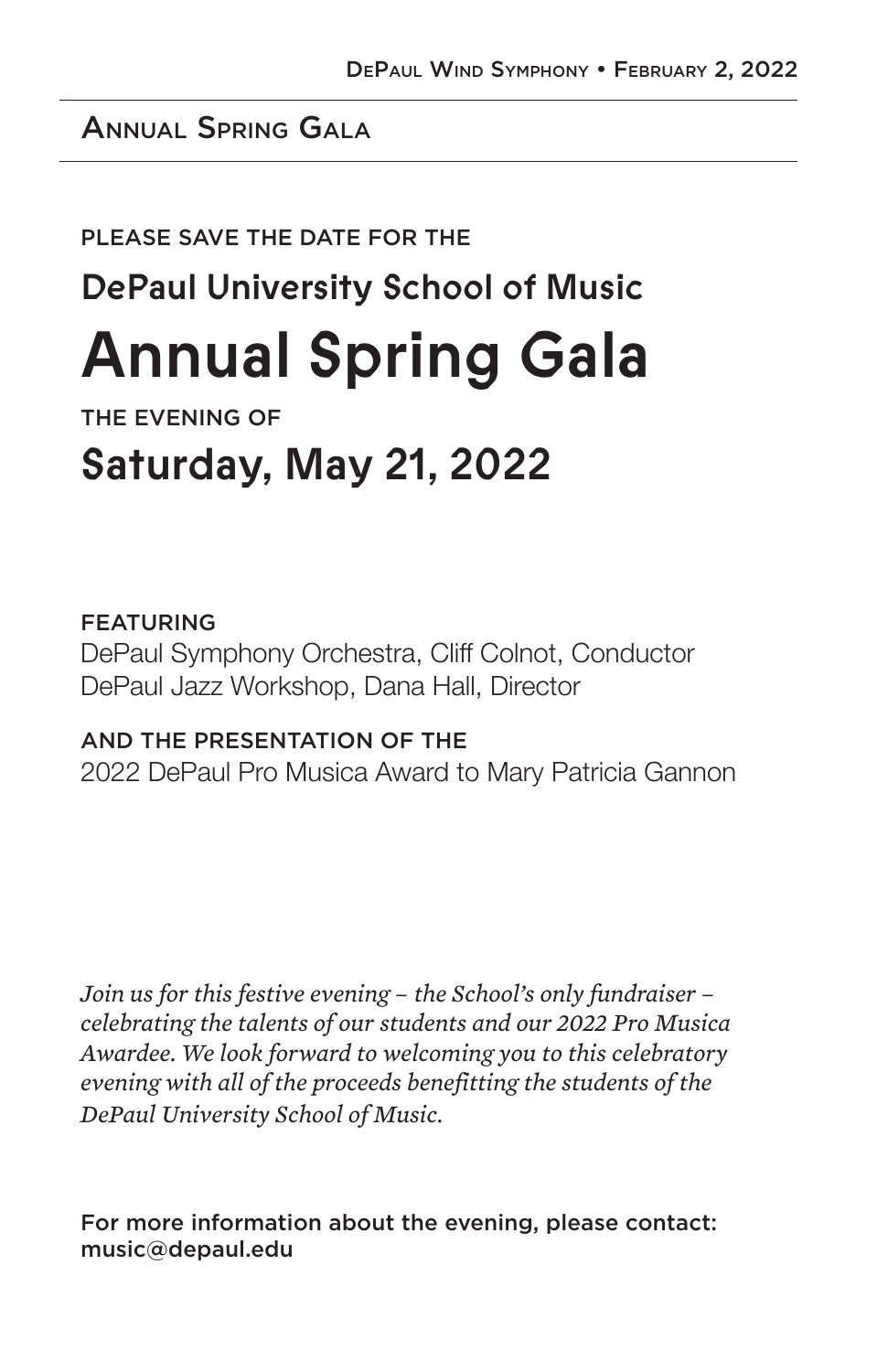### Upcoming Events DePaul University School of Music Ronald Caltabiano, DMA, Dean

#### ENSEMBLES IN RESIDENCE

April 24 • 3:00 p.m. Allen Recital Hall Chamber Music Chicago

April 30 • 4:00 p.m. Gannon Concert Hall Oistrakh Symphony of Chicago

June  $10 \cdot 7.00 \text{ p M}$ Allen Recital Hall Ensemble Dal Niente

#### **HPC CHAMBER SERIES**

February 25 • 8:00 p.m. Gannon Concert Hall Emerson String Quartet

May 7 • 8:00 p.m. Gannon Concert Hall Imani Winds

#### **SCHOOL OF MUSIC**

February  $3 \cdot 7:00$  P.M. Dempsey Corboy Jazz Hall DePaul Jazz Orchestra

February  $3 \cdot 8:00$  P.M. Gannon Concert Hall DePaul Ensemble 20+

February  $4 \cdot 8:00$  p.m. Gannon Concert Hall DePaul Concert Orchestra

#### Faculty Artist Series

February 12 • 8:30 p.m. Allen Recital Hall Janet Sung, violin

February 19 • 7:00 p.m. Dempsey Corboy Jazz Hall Jim Trompeter, piano & Scott Hesse, guitar

March 6 • 2:00 p.m. Gannon Concert Hall George Vatchnadze, piano

*Buy More and Save! Enjoy savings of up to 20% off individual concert prices when you purchase multiple concert tickets at one time. Ticket prices range \$5 - \$35. For ticketing information and a complete list of concerts visit: go.depaul.edu/musicevents.*

Holtschneider Performance Center 2330 North Halsted Street • Chicago Gannon Concert Hall, Allen Recital Hall, Brennan Recital Hall • HPC First Floor Dempsey Corboy Jazz Hall • HPC Second Floor

Sasha and Eugene Jarvis Opera Hall 800 West Belden Avenue • Chicago

music.depaul.edu • 773.325.5200